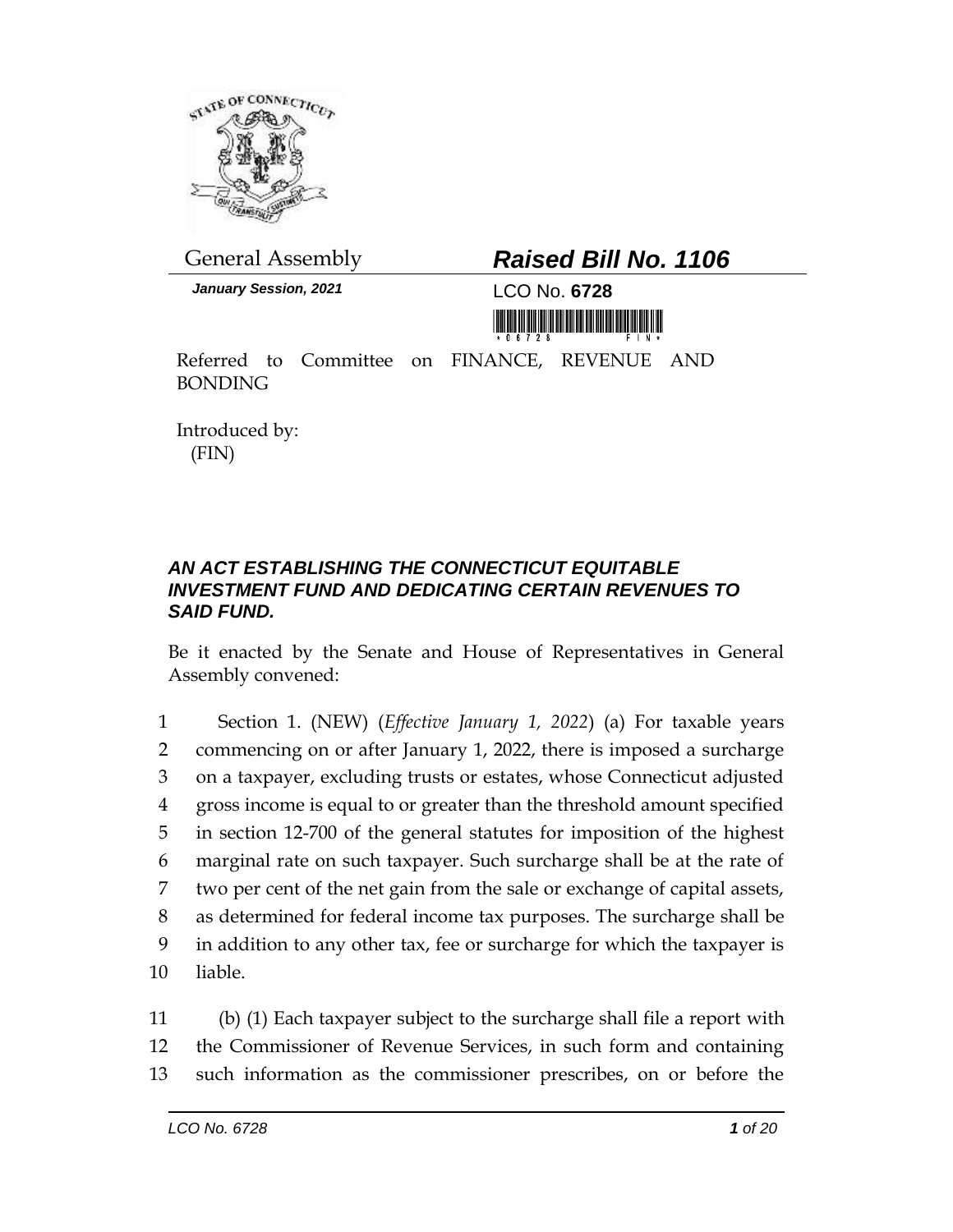fifteenth day of the fourth month following the close of the taxpayer's taxable year. Such return shall accurately set forth the amount of the net gain calculated pursuant to subsection (a) of this section for the preceding taxable year and the amount of the taxpayer's surcharge liability for such year. A taxpayer required to file a report shall, without assessment, notice or demand, pay any surcharge due thereon to the commissioner on or before the date specified in this subsection, determined without regard to any extension of time for filing the report.

 (2) All revenue collected pursuant to this section and any interest and penalty related thereto shall be deposited in the Connecticut Equity Investment Fund established under section 7 of this act.

 (c) If any person fails to pay the amount of the surcharge reported due on a report within the time specified, there shall be imposed a penalty equal to ten per cent of such amount due and unpaid, or fifty dollars, whichever is greater. Such amount shall bear interest at the rate 29 of one per cent per month or fraction thereof, from the due date of such surcharge until the date of payment. Subject to the provisions of section 12-3a of the general statutes, the commissioner may waive all or part of the penalties provided under this section when it is proven to the commissioner's satisfaction that the failure to pay any surcharge was due to reasonable cause and was not intentional or due to neglect.

 (d) The provisions of sections 12-550 to 12-554, inclusive, and section 12-555a of the general statutes shall apply to the provisions of this section in the same manner and with the same force and effect as if the language of said sections had been incorporated in full into this section and had expressly referred to the surcharge under this section, except to the extent that any provision is inconsistent with a provision in this section.

 (e) The commissioner may adopt regulations, in accordance with the provisions of chapter 54 of the general statutes, to implement the provisions of this section.

Sec. 2. (NEW) (*Effective from passage*) (a) As used in this section: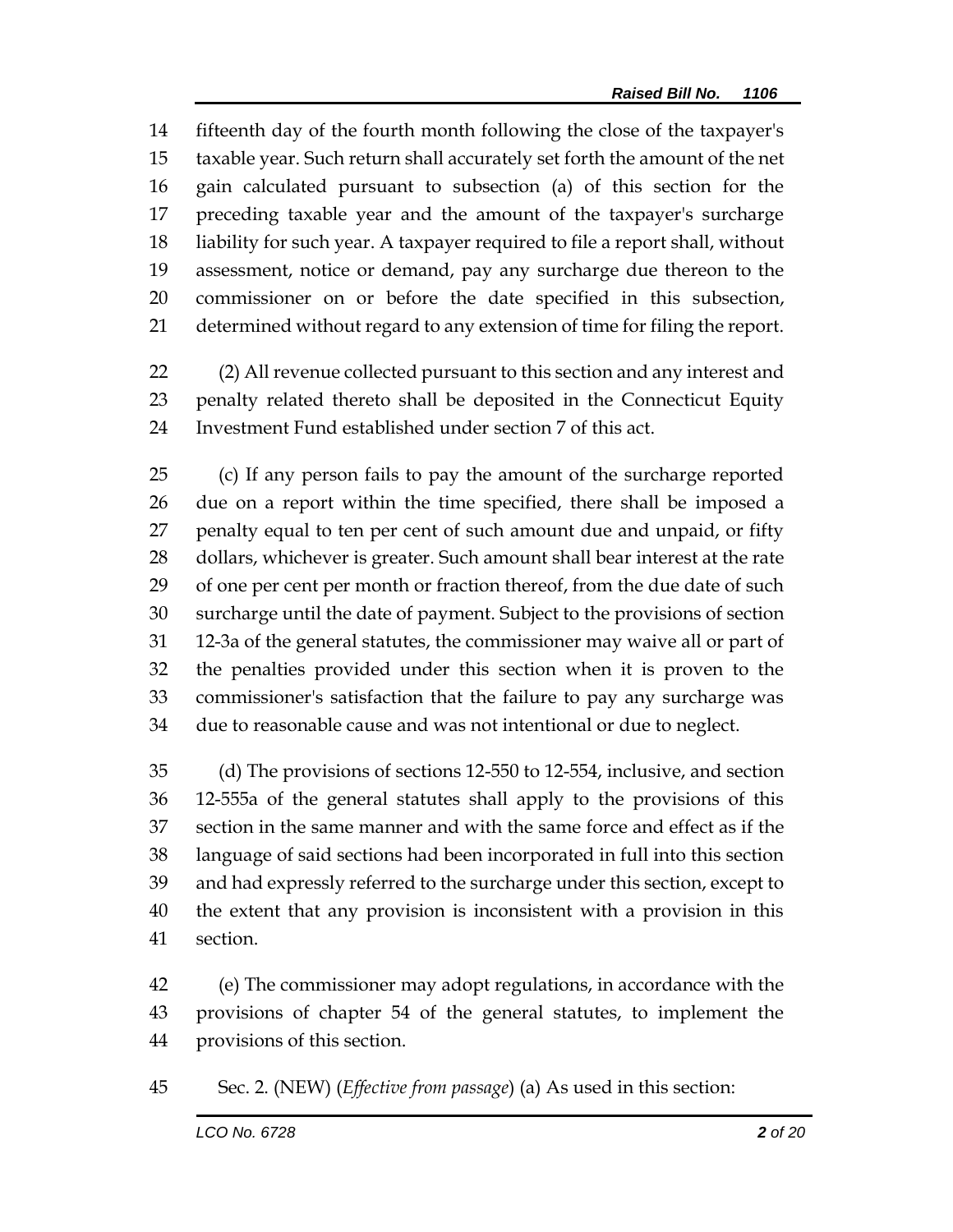(1) "Employer" means an employer required to deduct and withhold tax from wages pursuant to section 12-705 of the general statutes; and

 (2) "Electing employee" means an employee of an employer, who (A) is required to have amounts withheld from wages pursuant to section 12-705 of the general statutes, (B) receives an annual gross income for wages from such employer of more than forty thousand dollars, and (C) elects to participate in the wage compensation tax program established under subsection (b) of this section.

 (b) (1) There is established, for taxable years commencing on or after January 1, 2022, a wage compensation tax program under which any employee may elect to participate in such program and the employer of such electing employee shall pay a tax on the wages of each employee who elects to participate in such program.

 (2) There is imposed a tax on each employer that employs an electing employee, in an amount equal to five per cent of such electing employee's wages. Each such employer shall remit the tax to the Department of Revenue Services in accordance with the provisions of subsection (f) of this section. All revenue collected pursuant to this section and any interest and penalty related thereto shall be deposited in the Connecticut Equity Investment Fund established under section 7 of this act.

 (3) Each electing employee shall be allowed (A) a credit against the tax imposed under chapter 229 of the general statutes, as provided in subsection (g) of this section, and (B) a deduction from such electing employee's federal adjusted gross income, as provided in subdivision (20) of subsection (a) of section 12-701 of the general statutes, as amended by this act, for contributions made to a Roth individual retirement account under 26 USC 408A, as amended from time to time.

 (c) (1) Each employer shall inform its current and newly hired employees of the wage compensation tax program and provide to each employee (A) information about how such employee may elect to participate in such program, and (B) an estimated tax table that provides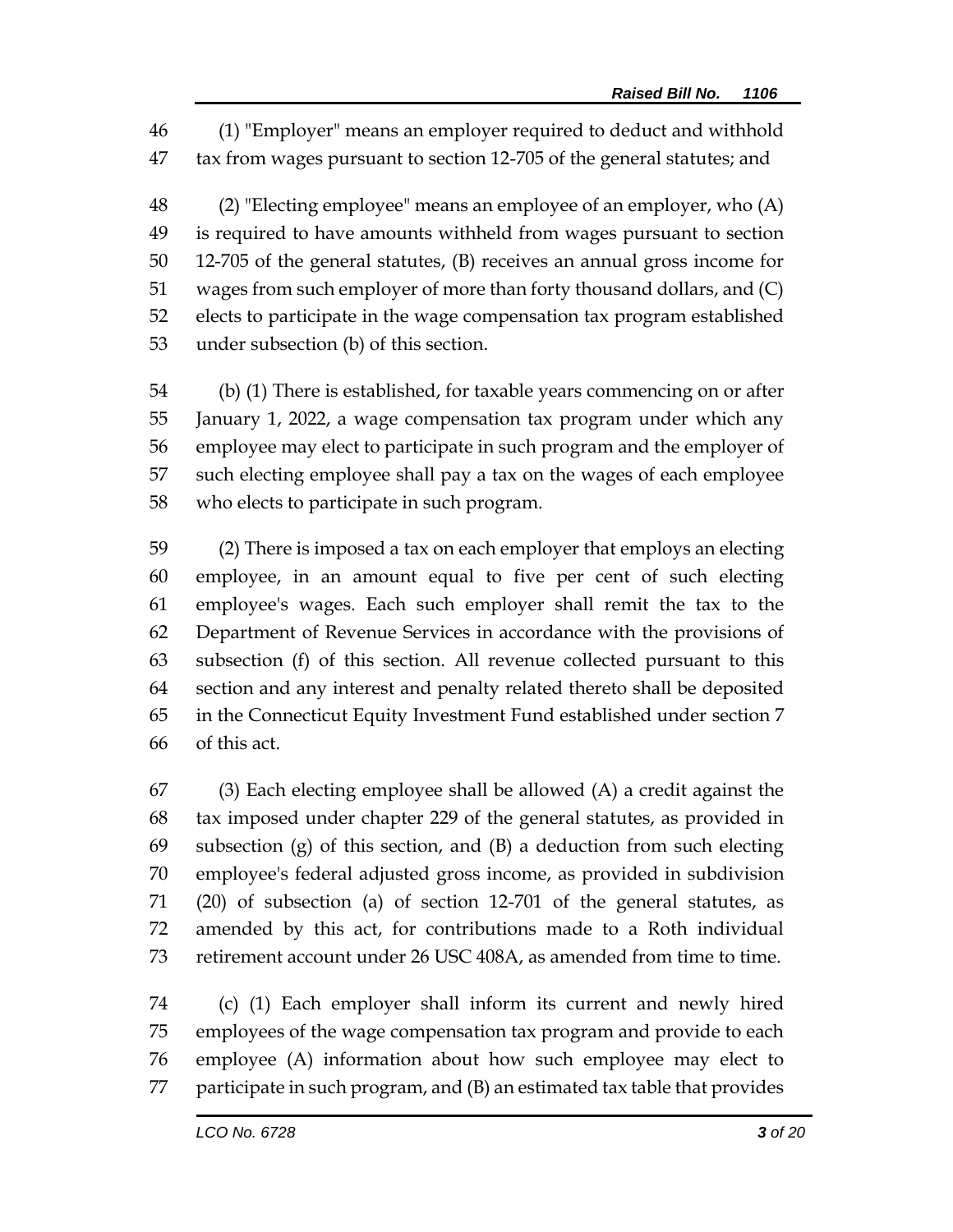projections of what such employee's wages and tax liability under chapter 229 of the general statutes might be if such employee participates in the program and what such wages and tax liability might be if such employee does not participate in the program.

 (2) No employer may prohibit an employee from participating in such program, except that each employer may establish a reasonable minimum period of time that an electing employee is required to maintain participation in such program.

 (d) (1) Each employer shall offer to pay, for any individual to whom such employer will be required to issue an Internal Revenue Service Form 1099 for any taxable year commencing on or after January 1, 2022, the tax set forth in subdivision (2) of subsection (b) of this section as if the amount reportable on said form were wages paid by such employer to the individual. Each employer shall provide to each such individual an estimated tax table that provides projections of what such individual's tax liability under chapter 229 of the general statutes might be if the employer paid such tax and what such tax liability might be if such tax is not paid. Each employer that pays the tax under this subdivision shall remit such tax to the Department of Revenue Services in accordance with the provisions of subsection (f) of this section.

 (2) Each individual for whom an employer has paid the tax under subdivision (1) of this subsection shall be allowed a credit against the tax imposed under chapter 229 of the general statutes, as provided in subsection (g) of this section.

 (e) The Department of Revenue Services shall assist employers in the preparation of the estimated tax tables required under subsections (c) and (d) of this section.

 (f) Any employer that is subject to the tax imposed under subsection (b) of this section or the payment of the tax under subsection (d) of this section shall remit such tax to the Department of Revenue Services at the same time and in the same manner such employer would be required to pay the tax under section 12-705 of the general statutes, and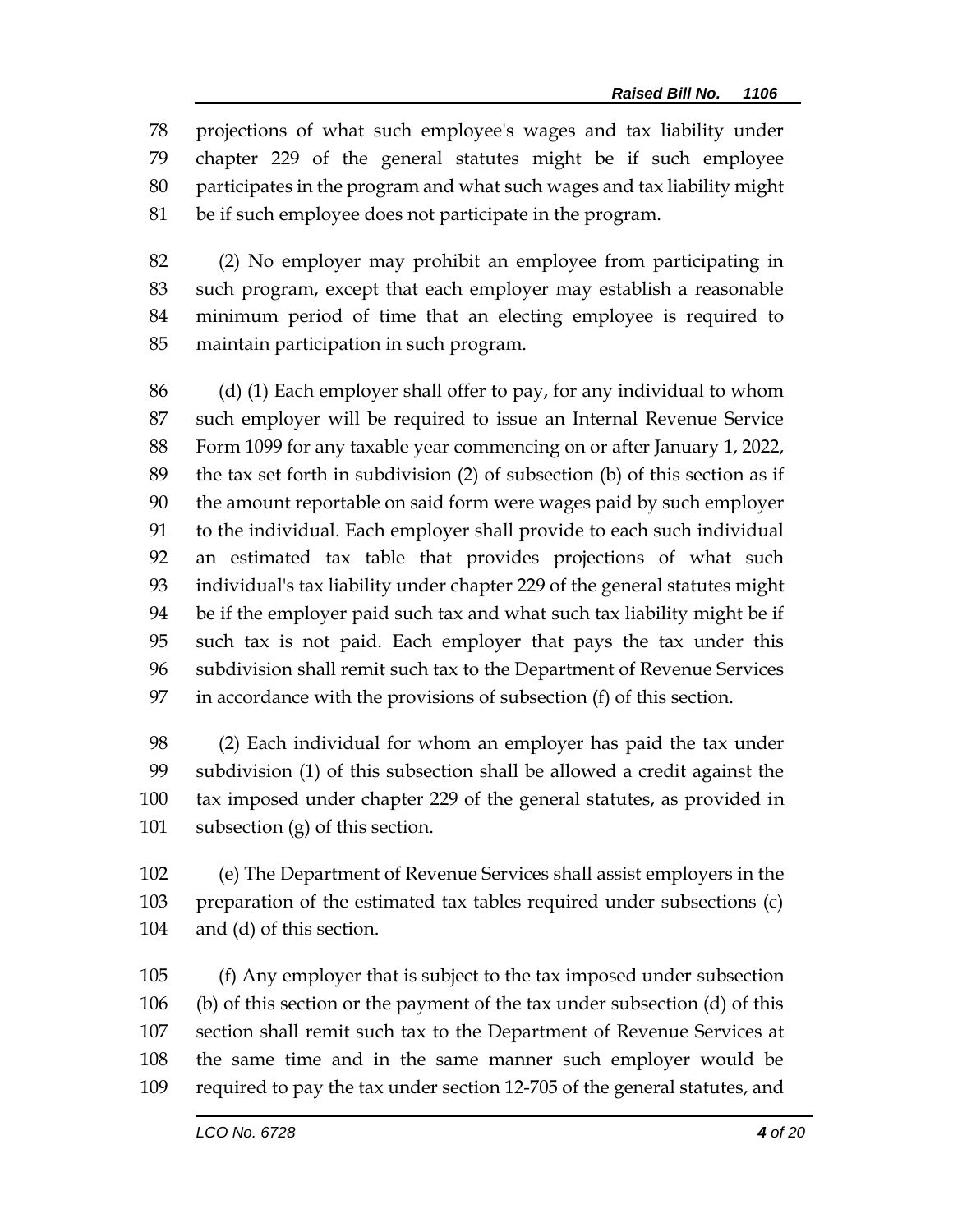shall file a return in such form and manner as the commissioner prescribes. Any individual who is under a duty to act on behalf of an employer to comply with the provisions of this section shall be jointly and severally liable with the employer for any tax, amount, interest or penalty owed under this section.

 (g) For taxable years commencing on or after January 1, 2022, each electing employee, and each individual for whom an employer has paid the tax under subsection (d) of this section, shall be allowed a credit against the tax imposed under chapter 229 of the general statutes, in the amount of ninety-five per cent of (1) the taxes paid by the employer of such electing employee on such employee's wages, or (2) the taxes paid on behalf of such individual pursuant to subsection (d) of this section, as applicable. If the amount of the credit allowed pursuant to this subsection exceeds the electing employee's or individual's liability for the tax imposed under chapter 229 of the general statutes, the Commissioner of Revenue Services shall treat such excess as an overpayment and, except as provided under section 12-739 or 12-742 of the general statutes, shall refund the amount of such excess, without interest, to such electing employee or individual.

 (h) The provisions of sections 12-550 to 12-554, inclusive, and section 12-555a of the general statutes shall apply to the provisions of this section in the same manner and with the same force and effect as if the language of said sections had been incorporated in full into this section and had expressly referred to the tax imposed under this section, except to the extent that any such provision is inconsistent with a provision of this section.

 Sec. 3. Subparagraph (B) of subdivision (20) of subsection (a) of section 12-701 of the general statutes is repealed and the following is substituted in lieu thereof (*Effective January 1, 2022, and applicable to taxable years commencing on or after January 1, 2022*):

(B) There shall be subtracted therefrom:

(i) To the extent properly includable in gross income for federal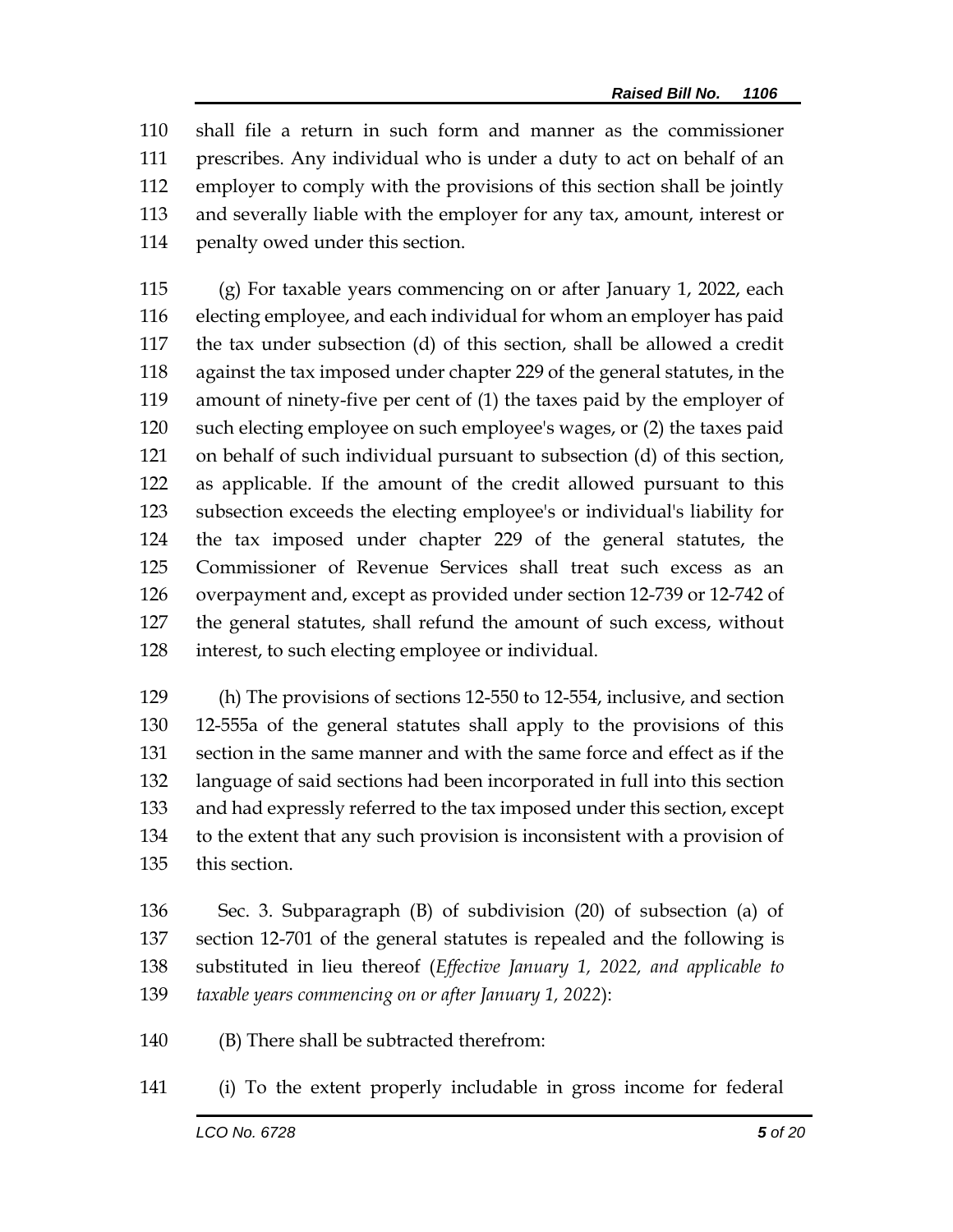income tax purposes, any income with respect to which taxation by any 143 state is prohibited by federal law;

 (ii) To the extent allowable under section 12-718, exempt dividends 145 paid by a regulated investment company;

 (iii) To the extent properly includable in gross income for federal income tax purposes, the amount of any refund or credit for overpayment of income taxes imposed by this state, or any other state of the United States or a political subdivision thereof, or the District of Columbia;

 (iv) To the extent properly includable in gross income for federal income tax purposes and not otherwise subtracted from federal adjusted gross income pursuant to clause (x) of this subparagraph in computing Connecticut adjusted gross income, any tier 1 railroad retirement benefits;

 (v) To the extent any additional allowance for depreciation under Section 168(k) of the Internal Revenue Code for property placed in service after September 27, 2017, was added to federal adjusted gross income pursuant to subparagraph (A)(ix) of this subdivision in computing Connecticut adjusted gross income, twenty-five per cent of such additional allowance for depreciation in each of the four succeeding taxable years;

 (vi) To the extent properly includable in gross income for federal income tax purposes, any interest income from obligations issued by or on behalf of the state of Connecticut, any political subdivision thereof, or public instrumentality, state or local authority, district or similar public entity created under the laws of the state of Connecticut;

 (vii) To the extent properly includable in determining the net gain or loss from the sale or other disposition of capital assets for federal income tax purposes, any gain from the sale or exchange of obligations issued by or on behalf of the state of Connecticut, any political subdivision thereof, or public instrumentality, state or local authority, district or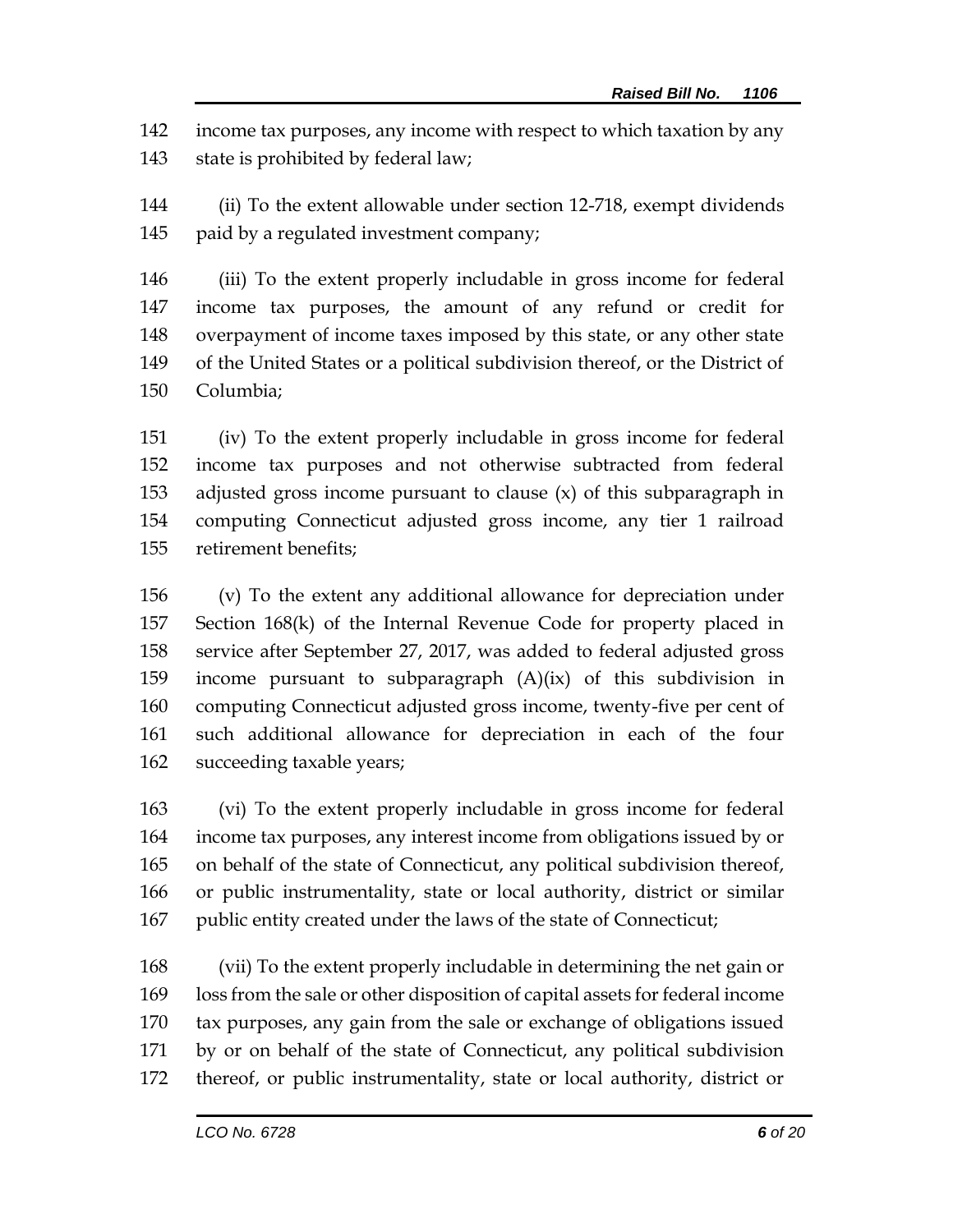similar public entity created under the laws of the state of Connecticut, in the income year such gain was recognized;

 (viii) Any interest on indebtedness incurred or continued to purchase or carry obligations or securities the interest on which is subject to tax under this chapter but exempt from federal income tax, to the extent that such interest on indebtedness is not deductible in determining federal adjusted gross income and is attributable to a trade or business carried on by such individual;

 (ix) Ordinary and necessary expenses paid or incurred during the taxable year for the production or collection of income which is subject to taxation under this chapter but exempt from federal income tax, or the management, conservation or maintenance of property held for the production of such income, and the amortizable bond premium for the taxable year on any bond the interest on which is subject to tax under this chapter but exempt from federal income tax, to the extent that such expenses and premiums are not deductible in determining federal adjusted gross income and are attributable to a trade or business carried on by such individual;

 (x) (I) For taxable years commencing prior to January 1, 2019, for a person who files a return under the federal income tax as an unmarried individual whose federal adjusted gross income for such taxable year is less than fifty thousand dollars, or as a married individual filing separately whose federal adjusted gross income for such taxable year is less than fifty thousand dollars, or for a husband and wife who file a return under the federal income tax as married individuals filing jointly whose federal adjusted gross income for such taxable year is less than sixty thousand dollars or a person who files a return under the federal income tax as a head of household whose federal adjusted gross income for such taxable year is less than sixty thousand dollars, an amount equal to the Social Security benefits includable for federal income tax purposes;

(II) For taxable years commencing prior to January 1, 2019, for a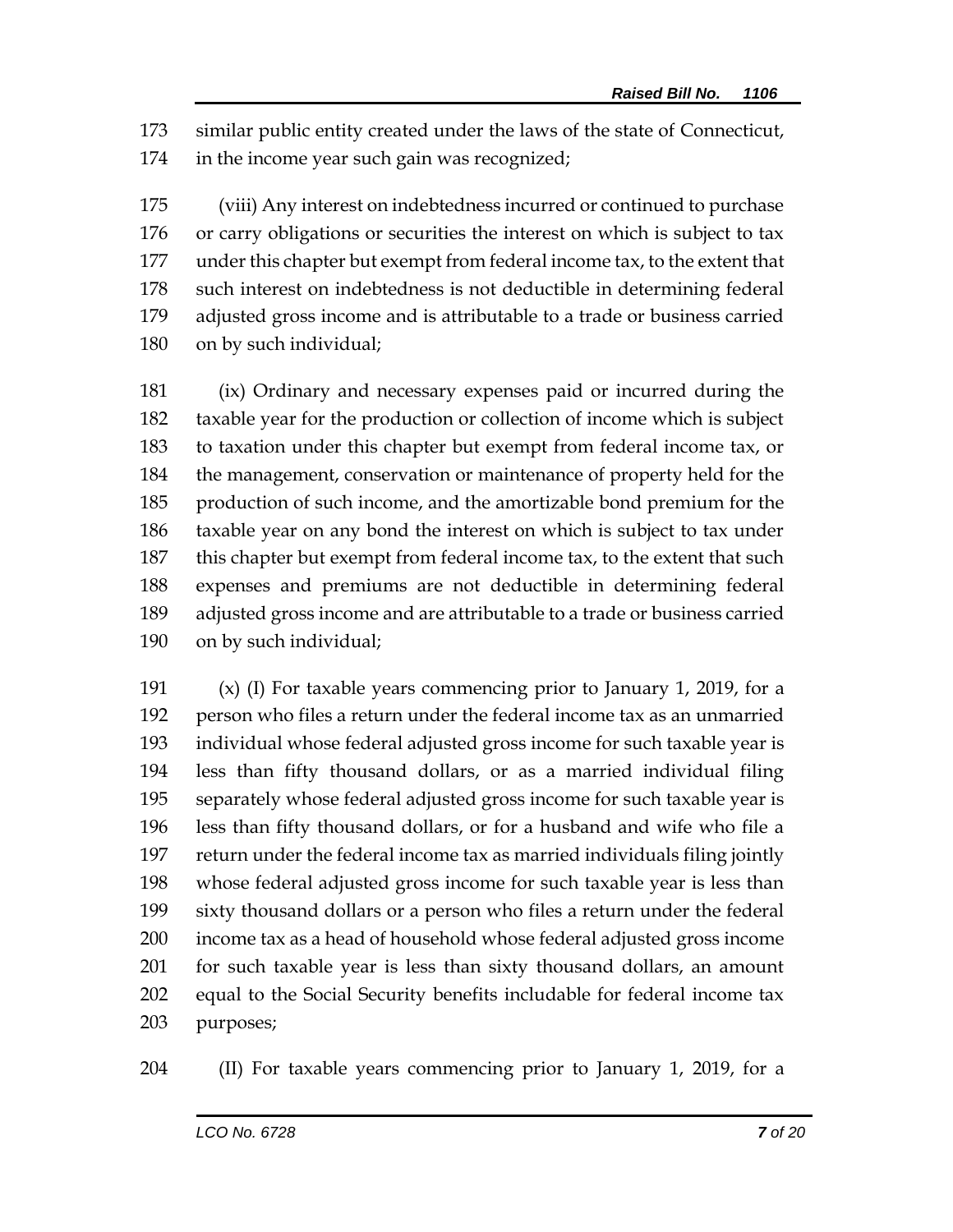person who files a return under the federal income tax as an unmarried individual whose federal adjusted gross income for such taxable year is fifty thousand dollars or more, or as a married individual filing separately whose federal adjusted gross income for such taxable year is fifty thousand dollars or more, or for a husband and wife who file a return under the federal income tax as married individuals filing jointly whose federal adjusted gross income from such taxable year is sixty thousand dollars or more or for a person who files a return under the federal income tax as a head of household whose federal adjusted gross income for such taxable year is sixty thousand dollars or more, an amount equal to the difference between the amount of Social Security benefits includable for federal income tax purposes and the lesser of twenty-five per cent of the Social Security benefits received during the taxable year, or twenty-five per cent of the excess described in Section 86(b)(1) of the Internal Revenue Code;

 (III) For the taxable year commencing January 1, 2019, and each taxable year thereafter, for a person who files a return under the federal income tax as an unmarried individual whose federal adjusted gross income for such taxable year is less than seventy-five thousand dollars, or as a married individual filing separately whose federal adjusted gross income for such taxable year is less than seventy-five thousand dollars, 226 or for a husband and wife who file a return under the federal income tax as married individuals filing jointly whose federal adjusted gross income for such taxable year is less than one hundred thousand dollars or a person who files a return under the federal income tax as a head of household whose federal adjusted gross income for such taxable year is less than one hundred thousand dollars, an amount equal to the Social Security benefits includable for federal income tax purposes; and

 (IV) For the taxable year commencing January 1, 2019, and each taxable year thereafter, for a person who files a return under the federal income tax as an unmarried individual whose federal adjusted gross income for such taxable year is seventy-five thousand dollars or more, or as a married individual filing separately whose federal adjusted gross income for such taxable year is seventy-five thousand dollars or more,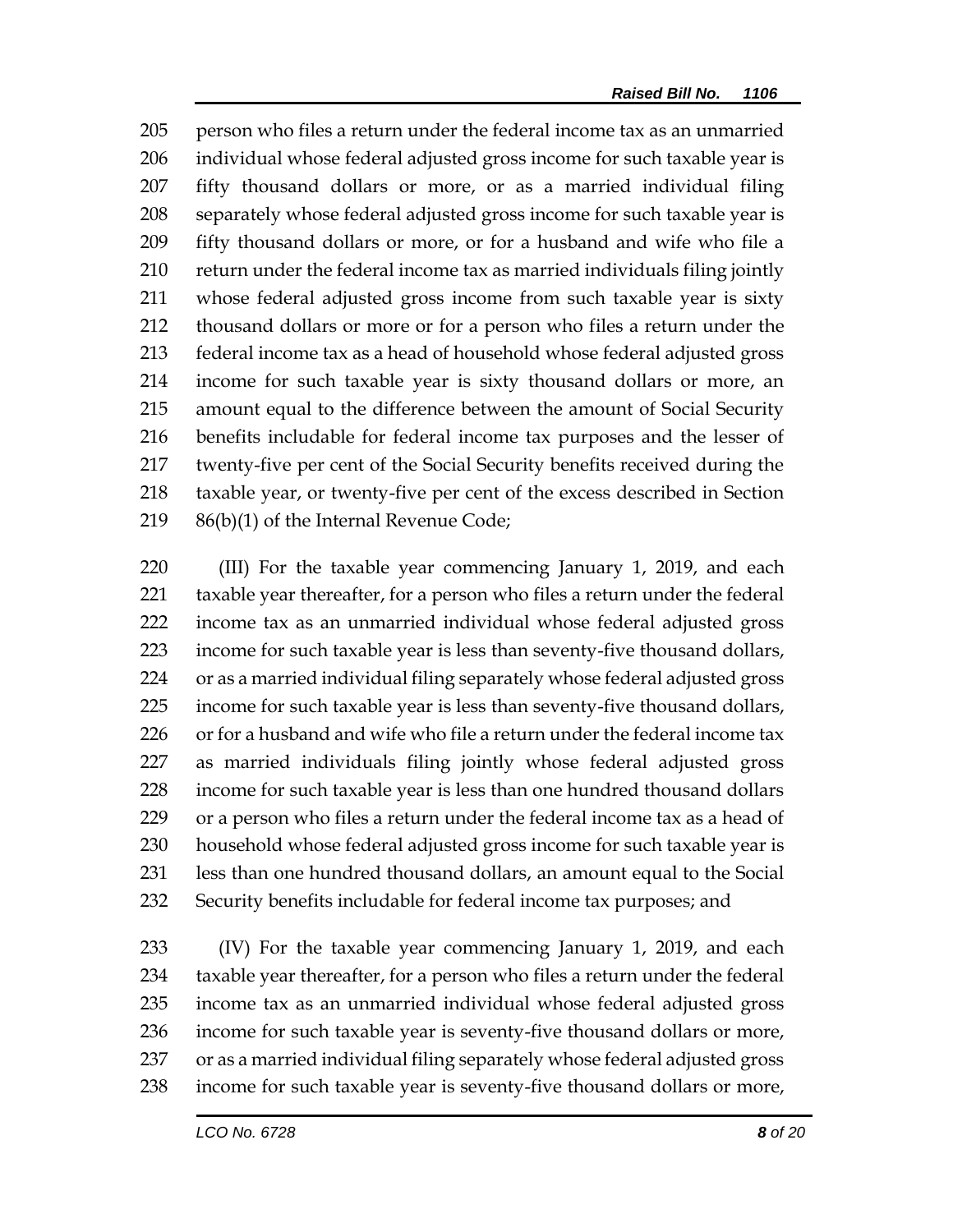239 or for a husband and wife who file a return under the federal income tax as married individuals filing jointly whose federal adjusted gross income from such taxable year is one hundred thousand dollars or more or for a person who files a return under the federal income tax as a head of household whose federal adjusted gross income for such taxable year is one hundred thousand dollars or more, an amount equal to the difference between the amount of Social Security benefits includable for federal income tax purposes and the lesser of twenty-five per cent of the Social Security benefits received during the taxable year, or twenty-five 248 per cent of the excess described in Section  $86(b)(1)$  of the Internal Revenue Code;

 (xi) To the extent properly includable in gross income for federal income tax purposes, any amount rebated to a taxpayer pursuant to section 12-746;

 (xii) To the extent properly includable in the gross income for federal income tax purposes of a designated beneficiary, any distribution to such beneficiary from any qualified state tuition program, as defined in Section 529(b) of the Internal Revenue Code, established and maintained by this state or any official, agency or instrumentality of the state;

 (xiii) To the extent allowable under section 12-701a, contributions to accounts established pursuant to any qualified state tuition program, as defined in Section 529(b) of the Internal Revenue Code, established and maintained by this state or any official, agency or instrumentality of the state;

 (xiv) To the extent properly includable in gross income for federal income tax purposes, the amount of any Holocaust victims' settlement payment received in the taxable year by a Holocaust victim;

 (xv) To the extent properly includable in gross income for federal income tax purposes of an account holder, as defined in section 31- 51ww, interest earned on funds deposited in the individual development account, as defined in section 31-51ww, of such account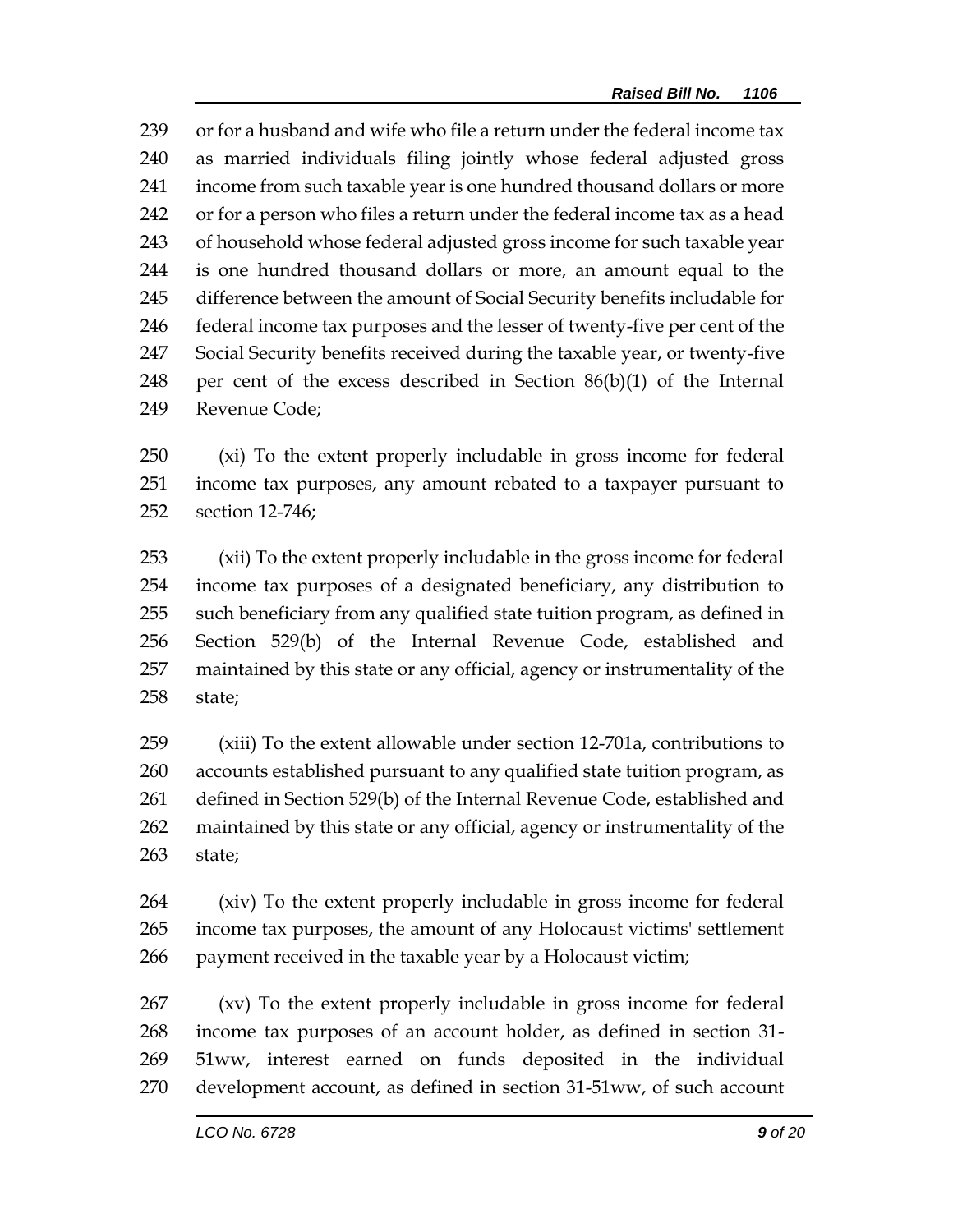holder;

 (xvi) To the extent properly includable in the gross income for federal income tax purposes of a designated beneficiary, as defined in section 3-123aa, interest, dividends or capital gains earned on contributions to accounts established for the designated beneficiary pursuant to the Connecticut Homecare Option Program for the Elderly established by sections 3-123aa to 3-123ff, inclusive;

 (xvii) To the extent properly includable in gross income for federal income tax purposes, any income received from the United States government as retirement pay for a retired member of (I) the Armed Forces of the United States, as defined in Section 101 of Title 10 of the United States Code, or (II) the National Guard, as defined in Section 101 of Title 10 of the United States Code;

 (xviii) To the extent properly includable in gross income for federal income tax purposes for the taxable year, any income from the discharge of indebtedness in connection with any reacquisition, after December 31, 2008, and before January 1, 2011, of an applicable debt instrument or instruments, as those terms are defined in Section 108 of the Internal Revenue Code, as amended by Section 1231 of the American Recovery and Reinvestment Act of 2009, to the extent any such income was added 291 to federal adjusted gross income pursuant to subparagraph  $(A)(xi)$  of this subdivision in computing Connecticut adjusted gross income for a preceding taxable year;

 (xix) To the extent not deductible in determining federal adjusted gross income, the amount of any contribution to a manufacturing reinvestment account established pursuant to section 32-9zz in the taxable year that such contribution is made;

 (xx) To the extent properly includable in gross income for federal income tax purposes, (I) for the taxable year commencing January 1, 2015, ten per cent of the income received from the state teachers' retirement system, (II) for the taxable years commencing January 1, 2016, to January 1, 2020, inclusive, twenty-five per cent of the income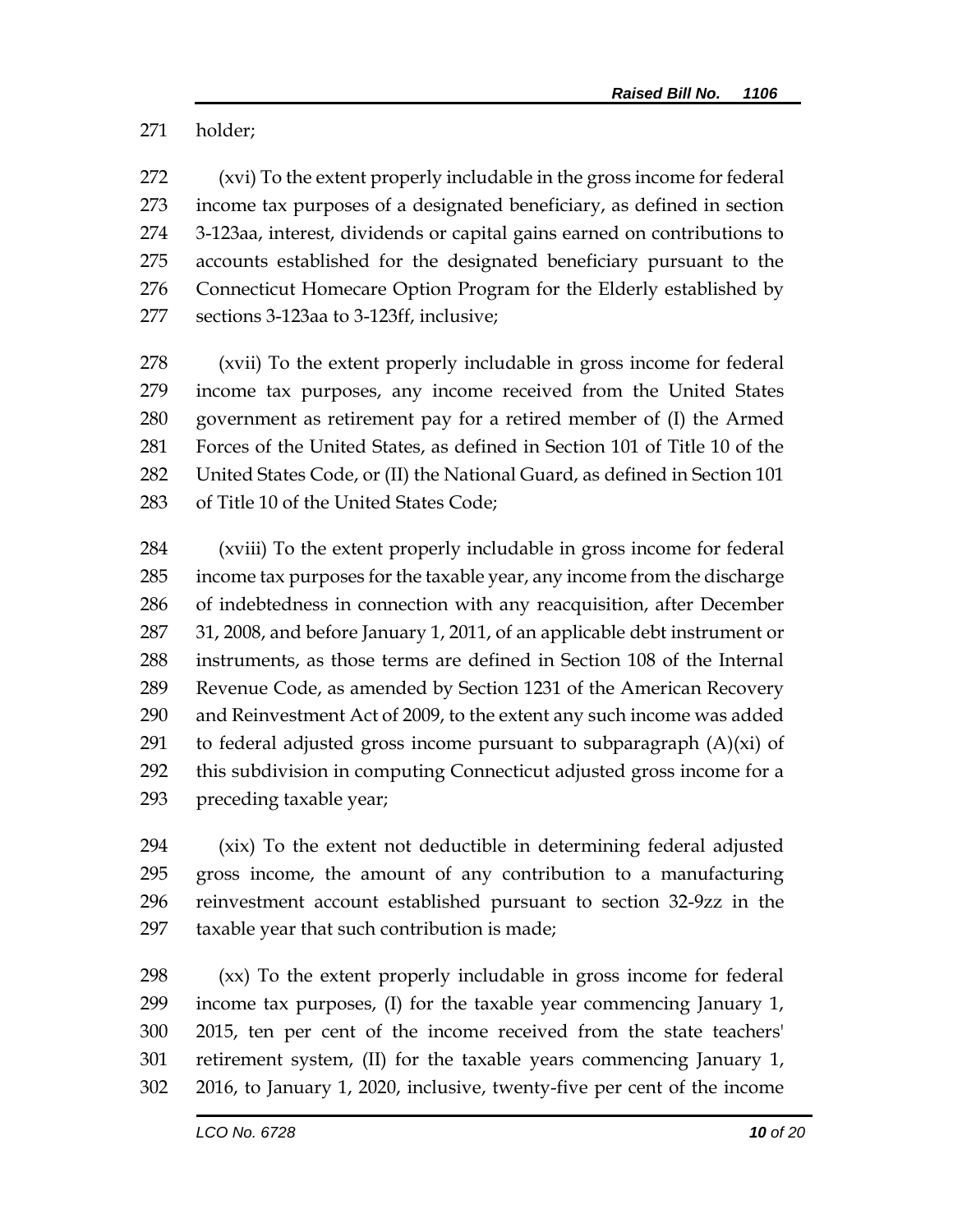received from the state teachers' retirement system, and (III) for the taxable year commencing January 1, 2021, and each taxable year thereafter, fifty per cent of the income received from the state teachers' retirement system or the percentage, if applicable, pursuant to clause (xxi) of this subparagraph;

 (xxi) To the extent properly includable in gross income for federal income tax purposes, except for retirement benefits under clause (iv) of this subparagraph and retirement pay under clause (xvii) of this subparagraph, for a person who files a return under the federal income tax as an unmarried individual whose federal adjusted gross income for such taxable year is less than seventy-five thousand dollars, or as a married individual filing separately whose federal adjusted gross income for such taxable year is less than seventy-five thousand dollars, or as a head of household whose federal adjusted gross income for such taxable year is less than seventy-five thousand dollars, or for a husband and wife who file a return under the federal income tax as married individuals filing jointly whose federal adjusted gross income for such taxable year is less than one hundred thousand dollars, (I) for the taxable year commencing January 1, 2019, fourteen per cent of any pension or annuity income, (II) for the taxable year commencing January 1, 2020, twenty-eight per cent of any pension or annuity income, (III) for the taxable year commencing January 1, 2021, forty-two per cent of any pension or annuity income, (IV) for the taxable year commencing January 1, 2022, fifty-six per cent of any pension or annuity income, (V) for the taxable year commencing January 1, 2023, seventy per cent of any pension or annuity income, (VI) for the taxable year commencing January 1, 2024, eighty-four per cent of any pension or annuity income, and (VII) for the taxable year commencing January 1, 2025, and each taxable year thereafter, any pension or annuity income;

 (xxii) The amount of lost wages and medical, travel and housing expenses, not to exceed ten thousand dollars in the aggregate, incurred by a taxpayer during the taxable year in connection with the donation to another person of an organ for organ transplantation occurring on or after January 1, 2017;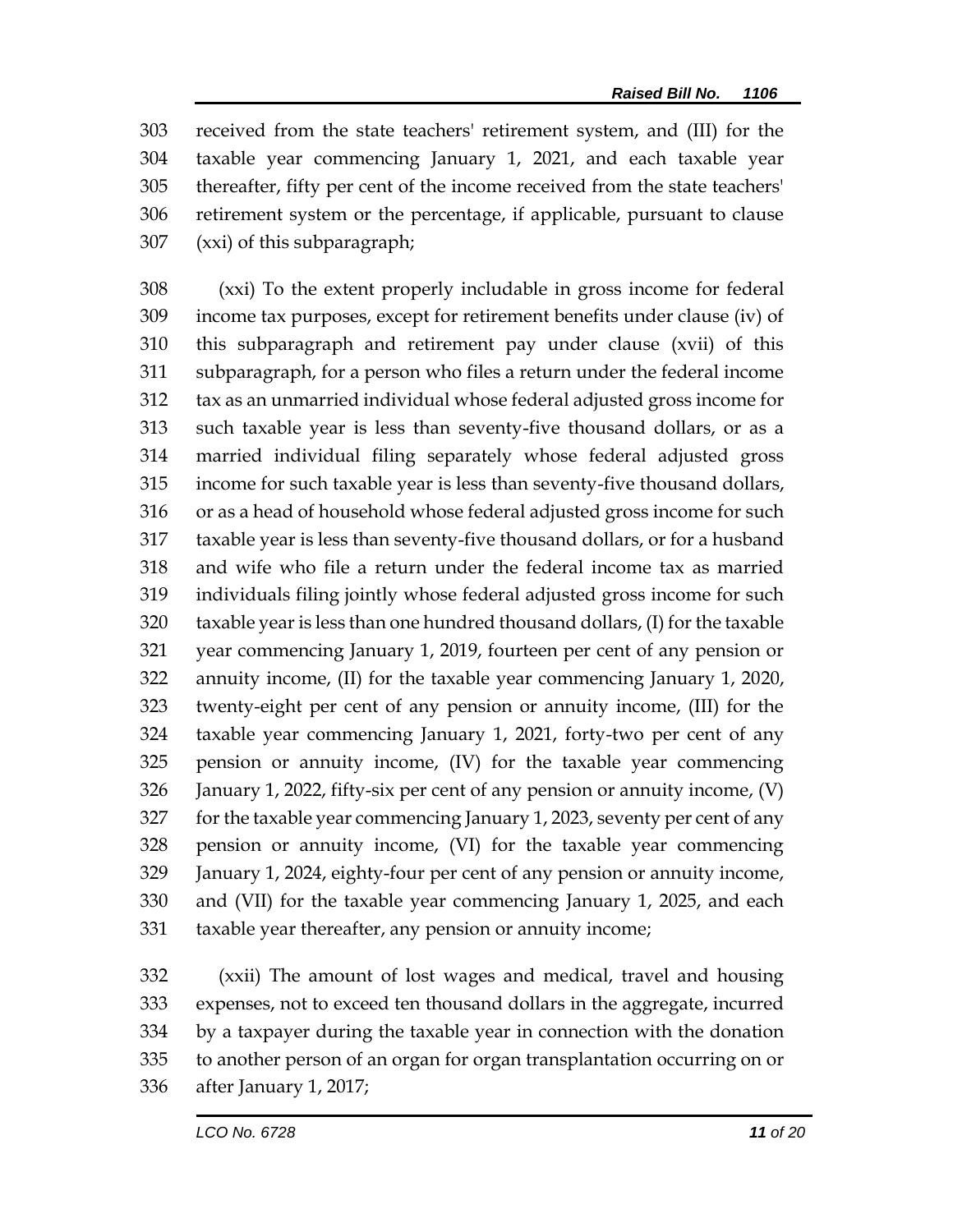(xxiii) To the extent properly includable in gross income for federal income tax purposes, the amount of any financial assistance received from the Crumbling Foundations Assistance Fund or paid to or on behalf of the owner of a residential building pursuant to sections 8-442 and 8-443;

 (xxiv) To the extent properly includable in gross income for federal income tax purposes, the amount calculated pursuant to subsection (b) of section 12-704g for income received by a general partner of a venture capital fund, as defined in 17 CFR 275.203(l)-1, as amended from time to time; **[**and**]**

 (xxv) To the extent any portion of a deduction under Section 179 of the Internal Revenue Code was added to federal adjusted gross income pursuant to subparagraph (A)(xiv) of this subdivision in computing Connecticut adjusted gross income, twenty-five per cent of such disallowed portion of the deduction in each of the four succeeding taxable years; and

 (xxvi) The amount of contributions made during the applicable taxable year by an electing employee, as defined in section 2 of this act, to a Roth individual retirement account under 26 USC 408A, as amended from time to time, provided such electing employee was a participant in the wage compensation tax program established under section 1 of this act during at least six months of the applicable taxable year.

 Sec. 4. (NEW) (*Effective January 1, 2022, and applicable to taxable years commencing on or after January 1, 2022*) (a) As used in this section, "resident of the state" has the same meaning as provided in section 12- 701 of the general statutes.

 (b) (1) Each resident of this state whose federal adjusted gross income is one hundred forty thousand dollars or more shall be subject to a consumption tax calculated as set forth in subdivision (2) of this subsection.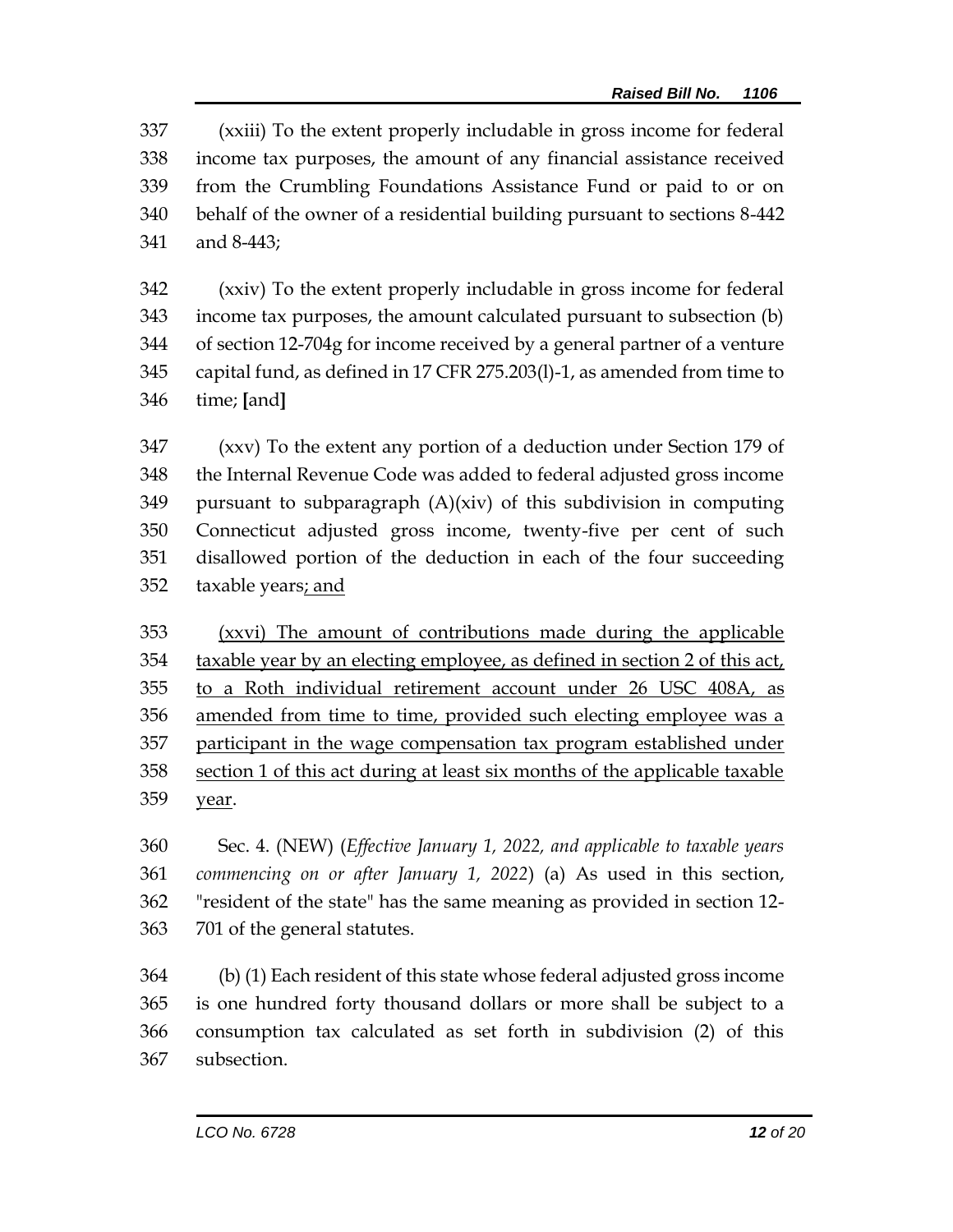(2) Each such resident shall multiply the amount of such resident's federal adjusted gross income for the preceding taxable year by the adjustment rate provided herein and shall owe such tax in the resulting amount:

| T1             | Federal adjusted gross income         | Adjustment rate |
|----------------|---------------------------------------|-----------------|
| T2             | \$140,000 to less than \$185,000      | 0.1%            |
| T <sub>3</sub> | \$185,000 to less than \$300,000      | 0.5%            |
| T4             | \$300,000 to less than \$600,000      | 0.7%            |
| T5             | \$600,000 to less than \$2,000,000    | 0.7%            |
| T6             | \$2,000,000 to less than \$13,000,000 | 1.4%            |
| T7             | \$13,000,000 or more                  | 1.5%            |

 (c) (1) Each taxpayer subject to the tax under subsection (b) of this section shall file a report with the Commissioner of Revenue Services, in such form and containing such information as the commissioner prescribes, on or before the fifteenth day of the fourth month following the close of the taxpayer's taxable year. Such return shall accurately set forth the amount of the tax calculated pursuant to subsection (b) of this section for the preceding taxable year. A taxpayer required to file a report for the tax under this subsection shall, without assessment, notice or demand, pay the tax due to the commissioner on or before the date specified in this subsection, determined without regard to any extension of time for filing the report.

 (2) All revenue collected pursuant to this section and any interest and penalty related thereto shall be deposited in the Connecticut Equity Investment Fund established under section 7 of this act.

 (d) If any person fails to pay the amount of the tax reported due on a report within the time specified, there shall be imposed a penalty equal to ten per cent of such amount due and unpaid, or fifty dollars, whichever is greater. Such amount shall bear interest at the rate of one per cent per month or fraction thereof, from the due date of such tax until the date of payment. Subject to the provisions of section 12-3a of the general statutes, the commissioner may waive all or part of the penalties provided under this section when it is proven to the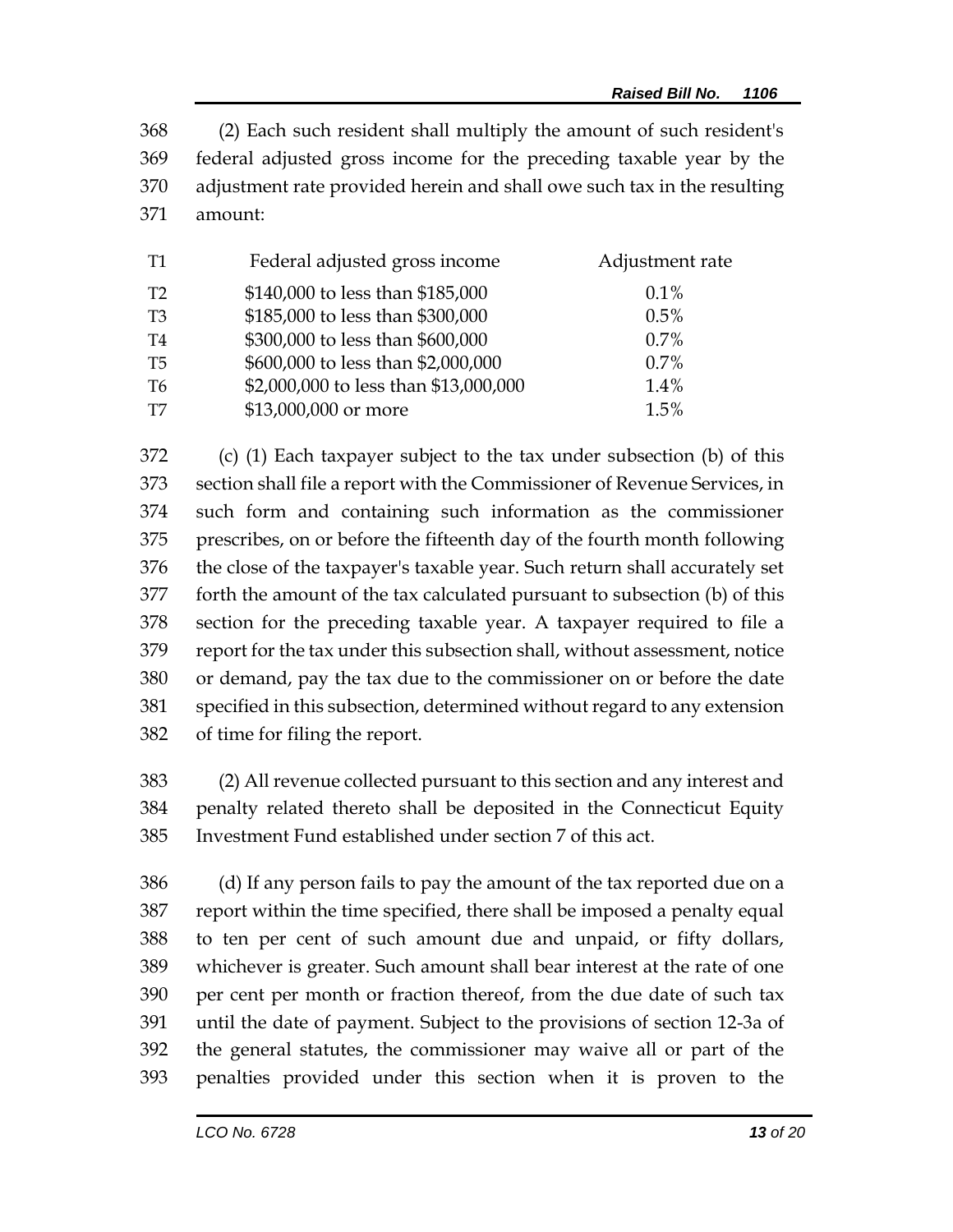commissioner's satisfaction that the failure to pay any tax was due to reasonable cause and was not intentional or due to neglect.

 (e) The provisions of sections 12-550 to 12-554, inclusive, and section 12-555a of the general statutes shall apply to the provisions of this section in the same manner and with the same force and effect as if the language of said sections had been incorporated in full into this section and had expressly referred to the tax imposed under this section, except to the extent that any such provision is inconsistent with a provision of this section.

 (f) The commissioner may adopt regulations, in accordance with the provisions of chapter 54 of the general statutes, to implement the provisions of this section.

Sec. 5. (NEW) (*Effective January 1, 2022*) (a) As used in this section:

 (1) "Annual gross revenues" means income or revenue from all sources, prior to any expenses or taxes, computed in accordance with generally accepted accounting principles;

 (2) "Assessable base" means the annual gross revenues derived from digital advertising services in the state;

 (3) "Digital advertising services" means advertisement services on a digital interface, including banner advertising, search engine advertising, interstitial advertising and other comparable advertising services; and

 (4) "Digital interface" means any type of software, including an Internet web site or a part thereof or an application, that a person is able to access with a device.

 (b) (1) There is imposed a tax on the annual gross revenue of a person derived from digital advertising services in the state as follows:

 (A) Two and one-half per cent of the assessable base for a person with global annual gross revenues of one hundred million dollars up to and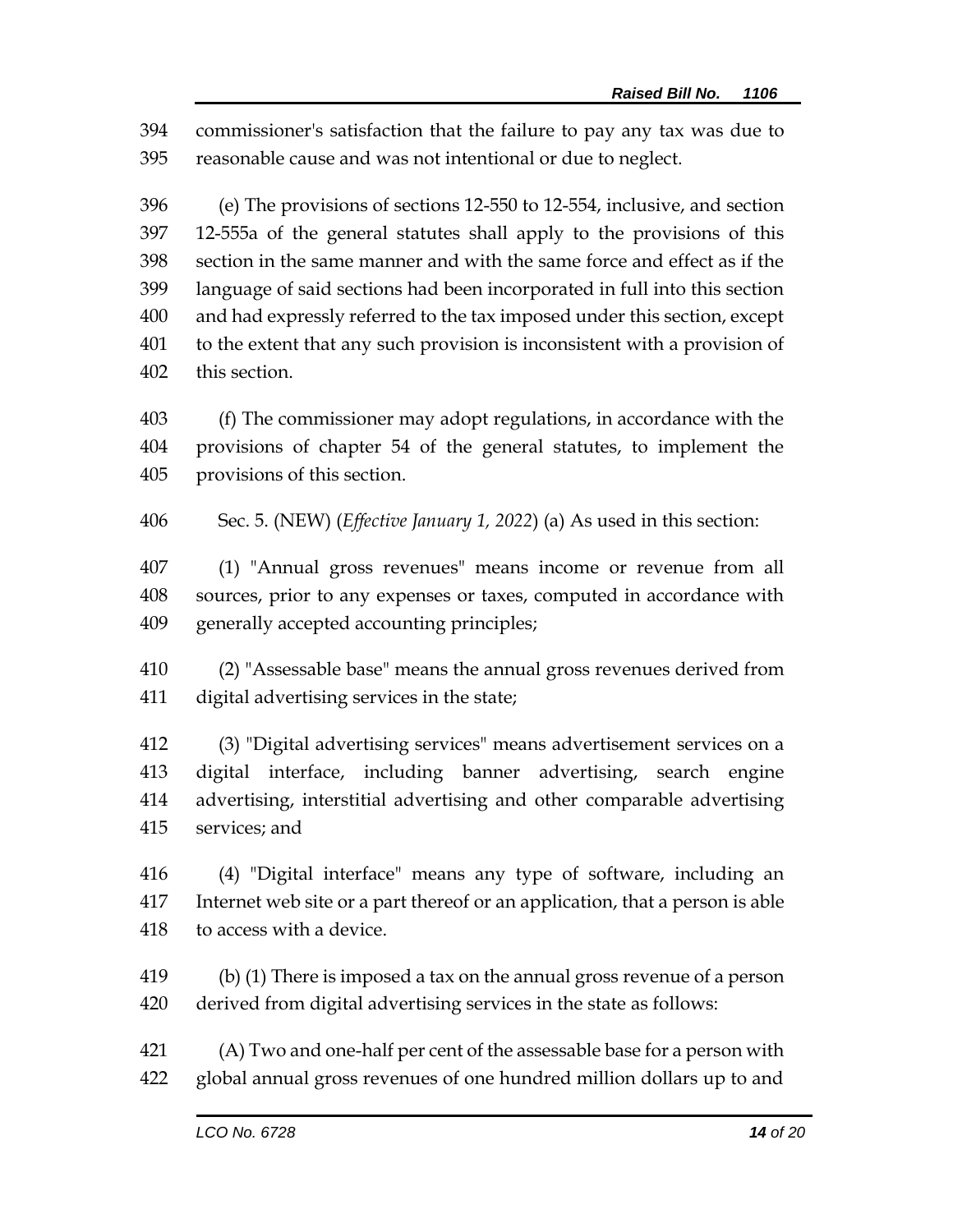including one billion dollars;

 (B) Five per cent of the assessable base for a person with global annual gross revenues of more than one billion dollars up to and including five billion dollars;

 (C) Seven and one-half per cent of the assessable base for a person with global annual gross revenues of more than five billion dollars up to and including fifteen billion dollars; and

 (D) Ten per cent of the assessable base for a person with global annual gross revenues of more than fifteen billion dollars.

 (2) The Commissioner of Revenue Services shall adopt regulations, in accordance with the provisions of chapter 54 of the general statutes, to establish the methodology to determine the portion of the annual gross revenue of a person derived from digital advertising in the United States to be apportioned to the state for purposes of determining the assessable base under this section.

 (c) (1) Each taxpayer subject to the tax under this section shall file a report with the Commissioner of Revenue Services, in such form and manner and containing such information as the commissioner prescribes. Such return shall accurately set forth the amount of the tax calculated pursuant to subsection (b) of this section for the preceding income year.

 (2) All revenue collected pursuant to this section and any interest and penalty related thereto shall be deposited in the Connecticut Equity Investment Fund established under section 7 of this act.

 (d) If any person fails to pay the amount of the tax reported due on a report within the time specified, there shall be imposed a penalty equal to ten per cent of such amount due and unpaid, or fifty dollars, whichever is greater. Such amount shall bear interest at the rate of one per cent per month or fraction thereof, from the due date of such tax until the date of payment. Subject to the provisions of section 12-3a of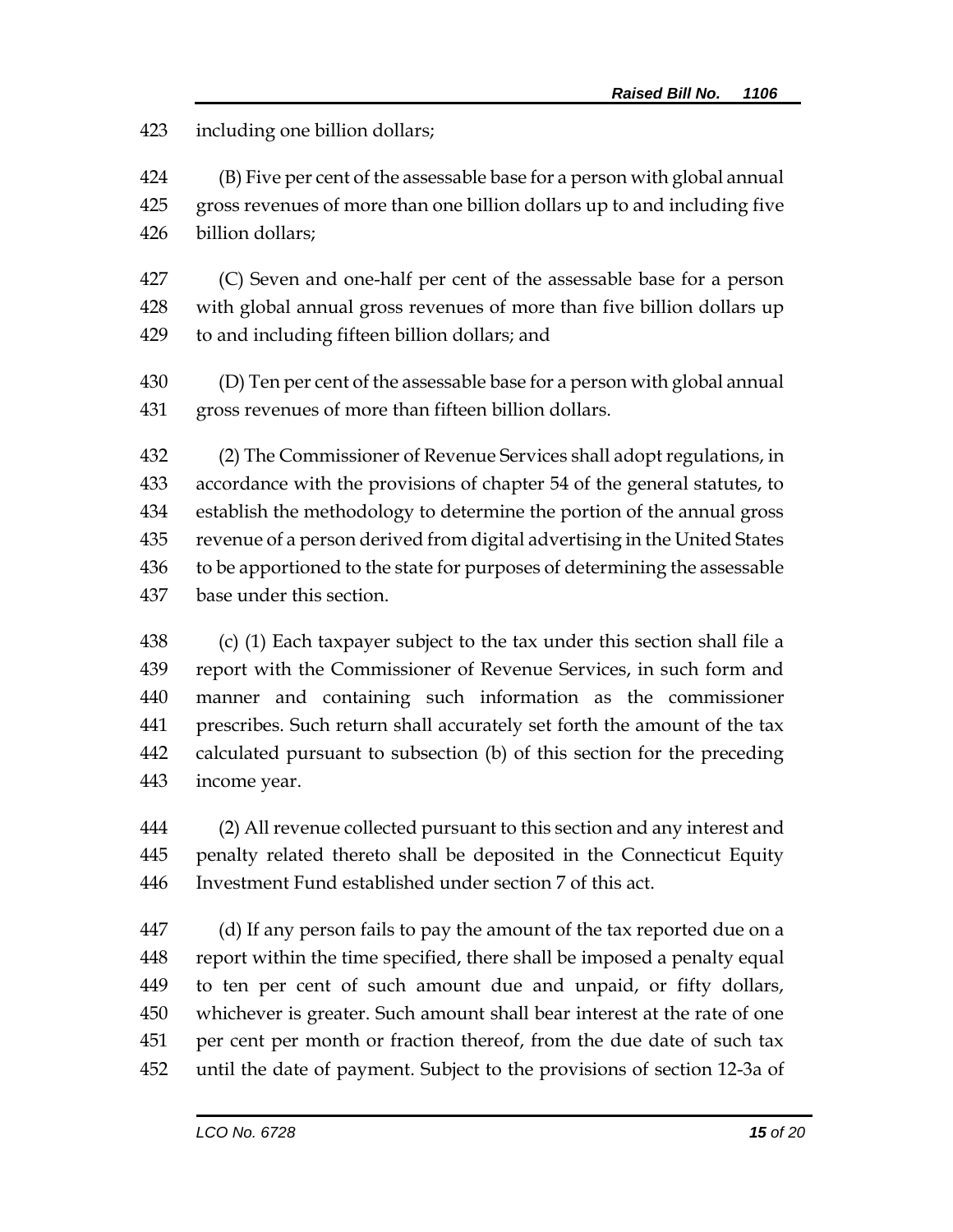the general statutes, the commissioner may waive all or part of the penalties provided under this section when it is proven to the commissioner's satisfaction that the failure to pay any tax was due to reasonable cause and was not intentional or due to neglect.

 (e) The provisions of sections 12-550 to 12-554, inclusive, and section 12-555a of the general statutes shall apply to the provisions of this section in the same manner and with the same force and effect as if the language of said sections had been incorporated in full into this section and had expressly referred to the tax imposed under this section, except to the extent that any such provision is inconsistent with a provision of this section.

 Sec. 6. Subsection (i) of section 12-391 of the general statutes is repealed and the following is substituted in lieu thereof (*Effective July 1, 2021, and applicable to the estates of decedents dying on or after January 1, 2021*):

 (i) **[**The**]** With respect to the estates of decedents dying on or after 469 January 1, 2021, the tax calculated pursuant to the provisions of this section shall be reduced in an amount equal to half of the amount invested by a decedent in a private investment fund or fund of funds pursuant to **[**subdivision (43) of section 32-39**]** section 7 of this act, provided (1) any such reduction shall not exceed five million dollars for any such decedent, and (2) any such amount invested by the decedent shall have been invested in such fund or fund of funds for ten years or more. **[**, and (3) the aggregate amount of all taxes reduced under this subsection shall not exceed thirty million dollars.**]**

 Sec. 7. (NEW) (*Effective July 1, 2021*) (a) There is established a fund to be known as the "Connecticut Equitable Investment Fund". The fund shall contain any moneys required by law to be deposited in the fund and shall be held in trust separate and apart from all other moneys, funds and accounts. Investment earnings credited to the assets of the fund shall become part of the assets of the fund. Any balance remaining in the fund at the end of any fiscal year shall be carried forward in the fund for the fiscal year next succeeding. Moneys in the fund shall be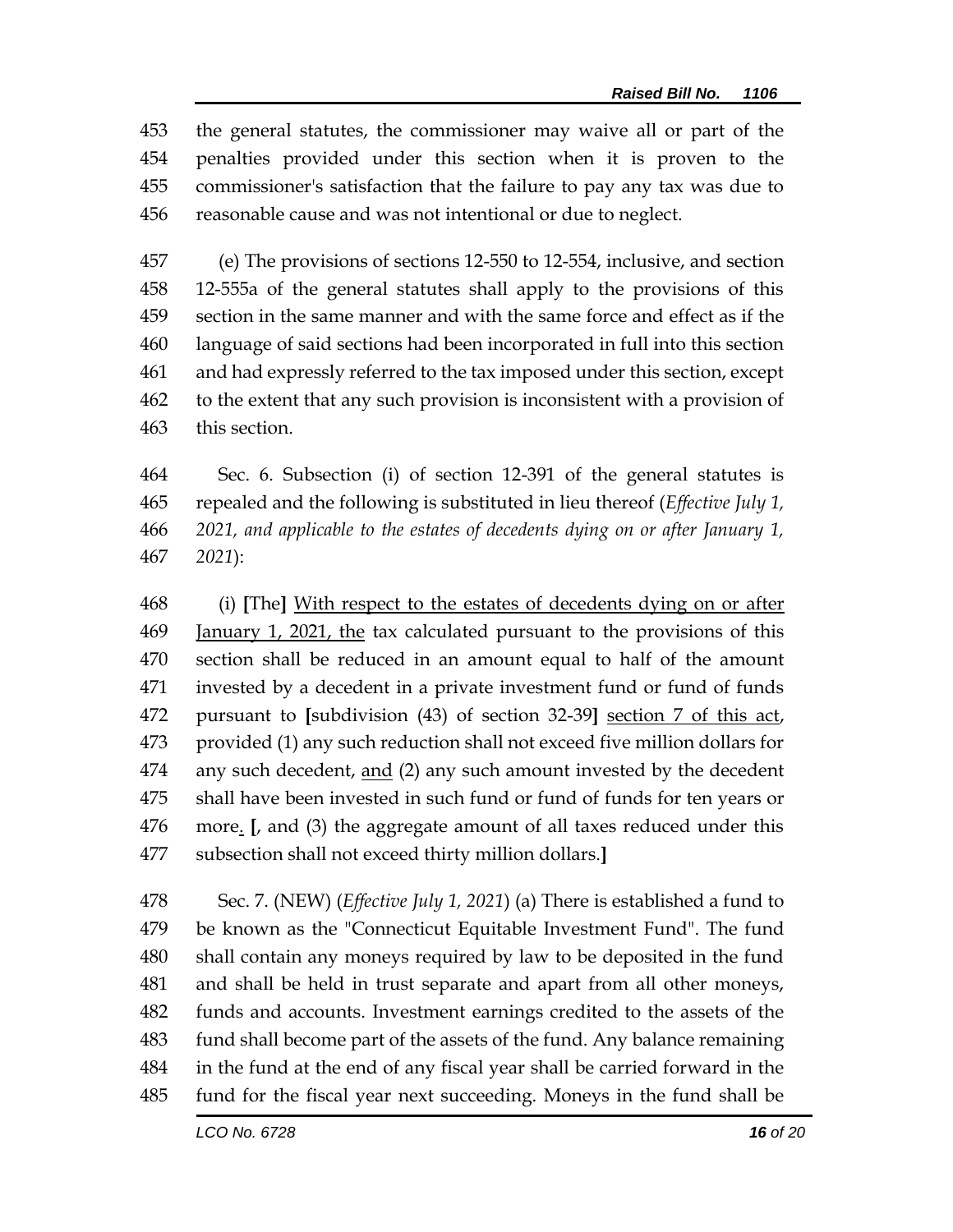expended by the Connecticut Equitable Investment Council established pursuant to subsection (c) of this section to be used for the purposes set forth in this section. The Connecticut Equitable Investment Fund shall be a permanent investment fund to receive, invest and distribute dedicated tax revenues as provided in this section.

(b) The following moneys shall be deposited in the fund:

 (1) The revenues from (A) the surcharge under section 1 of this act, (B) the wage compensation tax under section 2 of this act, (C) the consumption tax under section 4 of this act, and (D) the digital advertising tax under section 5 of this act;

 (2) The amounts of any private investment received pursuant to subdivision (5) of subsection (c) of this section, to be invested in accordance with the provisions of said subdivision; and

 (3) (A) The taxes collected and retained by the state on or after July 1, 2021, on recreational cannabis and cannabis products, and (B) the revenues generated and retained by the state from any form of online wagering authorized on or after July 1, 2021.

 (c) (1) There is established the Connecticut Equitable Investment Council, which shall manage and oversee the Connecticut Equitable Investment Fund. The council shall consist of the following members: (A) The Governor, who shall serve as the chairperson of the council; (B) the Treasurer; (C) the Secretary of the Office of Policy and Management; and (D) six members of the public, two of whom shall be appointed by the Governor, two of whom shall be appointed by the president pro tempore of the Senate and two of whom shall be appointed by the speaker of the House of Representatives.

 (2) The chairperson shall schedule meetings as necessary to implement and accomplish the programs and strategies described in subdivision (3) of this subsection, provided such meetings shall be held not less than once every calendar quarter.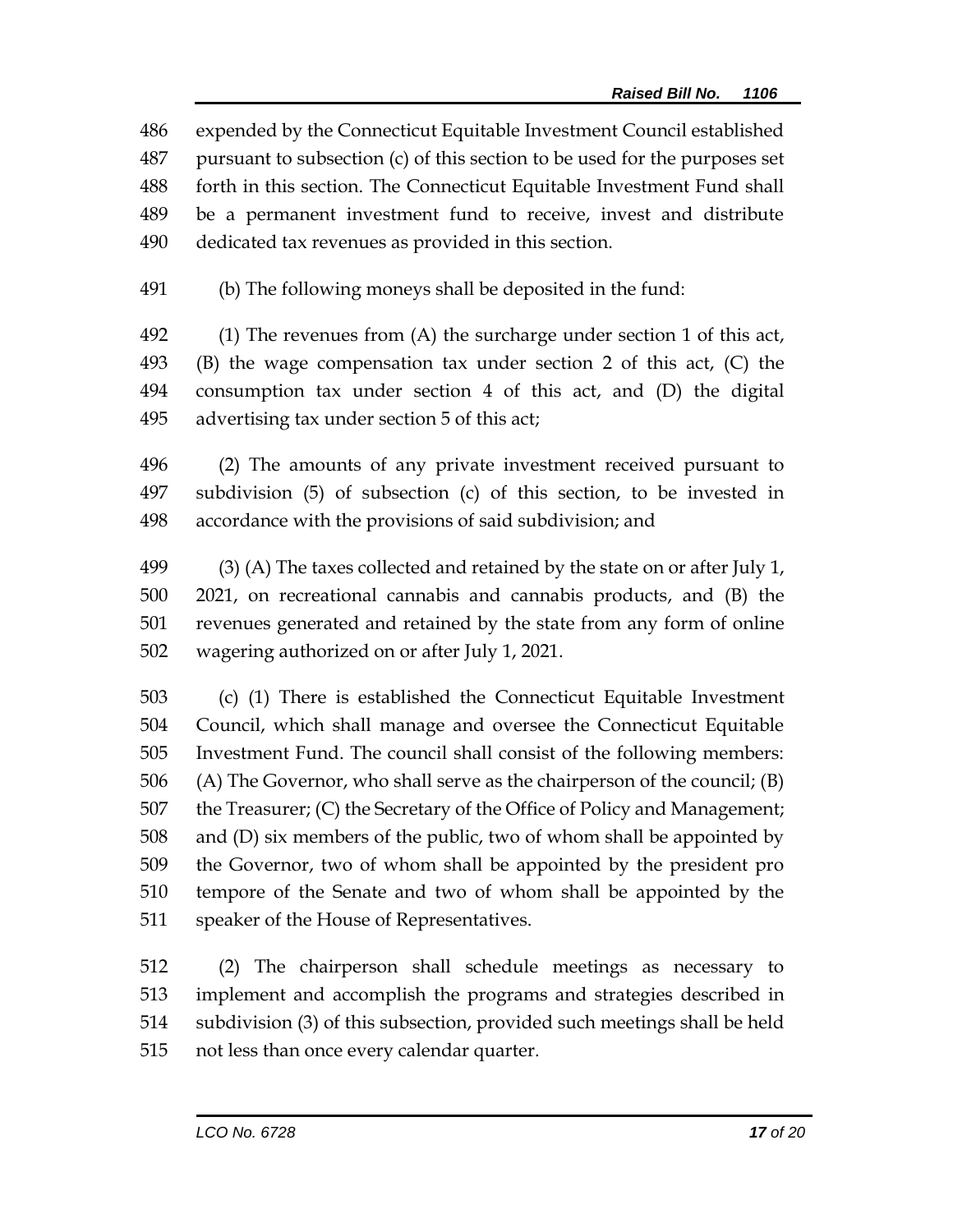(3) The council shall protect and grow the moneys in the fund for current and future generations through prudent, professional investment management and support the growth of the state's economy through investments-in-place programs and strategies that include, but are not limited to:

 (A) Building wealth in traditionally underserved communities by (i) attracting and retaining neighborhood wealth, (ii) providing financial, educational or related services to support initiatives that concentrate investments in human capital and infrastructure, (iii) rebuilding community assets through the construction, renovation or repair of neighborhood structures or assets, (iv) providing programs, services and assistance to support community reinvestment, (v) increasing owner-occupancy of residential buildings and supporting pathways to home ownership, and (vi) creating pipelines to employment;

 (B) Reducing income inequality in the state by (i) providing funding to allow the state to increase the earned income credit under section 12- 704e of the general statutes to forty per cent of the federal earned income credit claimed and allowed, (ii) compensating worker value over productivity, and (iii) expanding skill development and vocational and technical training opportunities;

 (C) Retaining and attracting talent to the state by increasing the availability of venture capital; and

 (D) Working with the state to reduce municipal reliance on property taxes through the establishment of a statewide commercial property tax credit and initiatives to prioritize municipal need and capacity, provide full funding for the grants in lieu of taxes program under section 12-18b of the general statutes, reduce or eliminate intertown tax rate advantages and monetize land use.

 (4) The council shall establish a review process and standards to evaluate the programs and strategies that will help it and the state achieve the goals described in subdivision (3) of this subsection and shall annually distribute not less than fifty per cent of the moneys in the